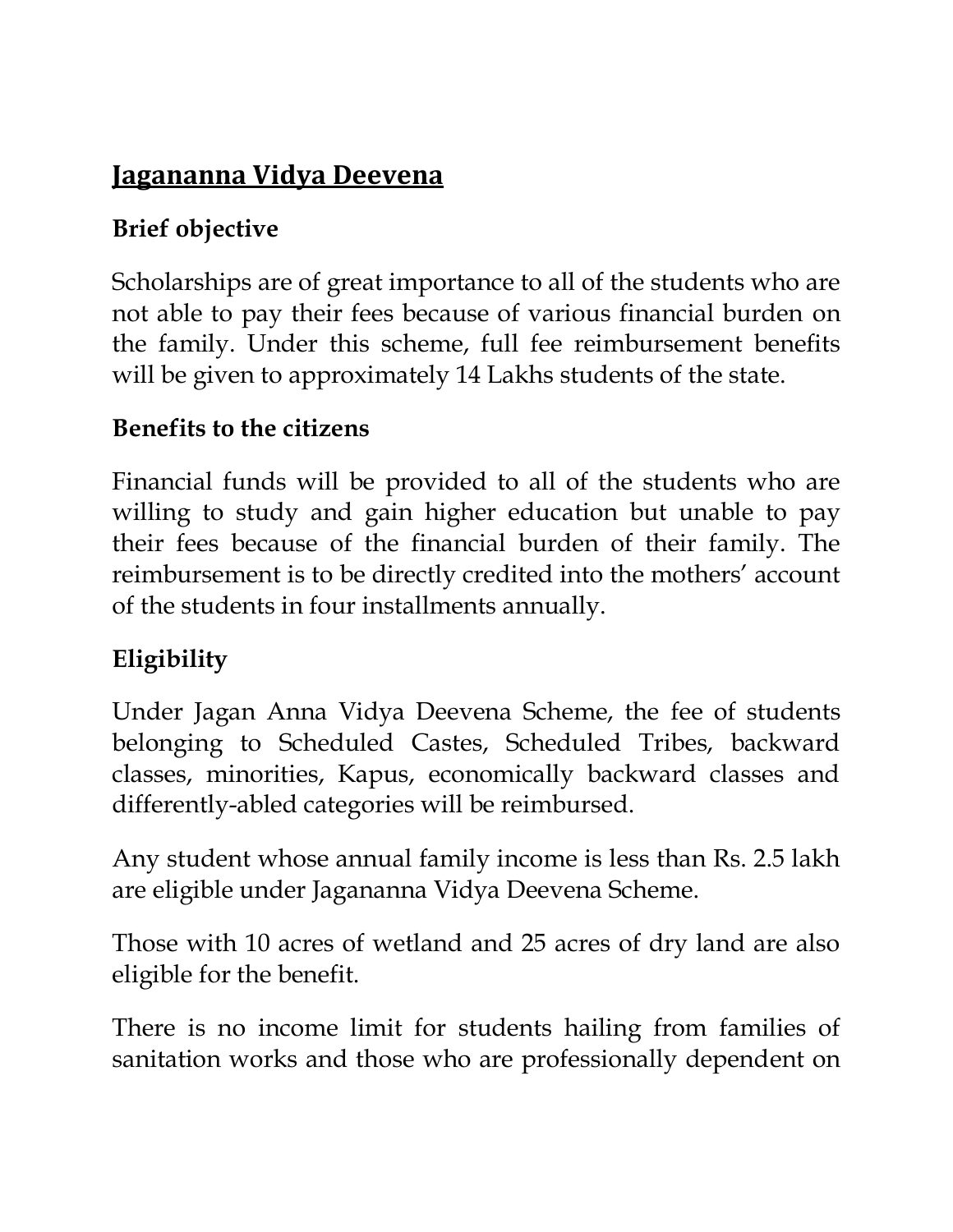taxi, auto, and tractor. However, the income taxpayers will not be eligible.

Initially, the full fee reimbursement will be extended to students pursuing B Tech, B Pharmacy, M Tech, M Pharmacy, MBA, MCA, BEd and such courses.

### **How to apply**

The institutions in which the students are enrolled will apply for fee reimbursement.

**Whom to contact** (implementation agency at the state/district level)

Department of Higher Education

### **Jagananna Vasathi Deevena Scheme**

#### **Brief objective**

This scheme aims to improve the Gross Enrolment Rate (GER), provide quality higher education, ensure continuation of students in the stream of higher education, and equip the students with essential skills.

#### **Benefits to the citizens**

Under Jagananna Vasathi Deewana, the government provides for the hostel and mess charges of BPL students.

Industrial Training Institute Courses (ITI) students will receive Rs 10,000 every year, polytechnic students get Rs15,000, and degree students get Rs 20,000 as fee reimbursement.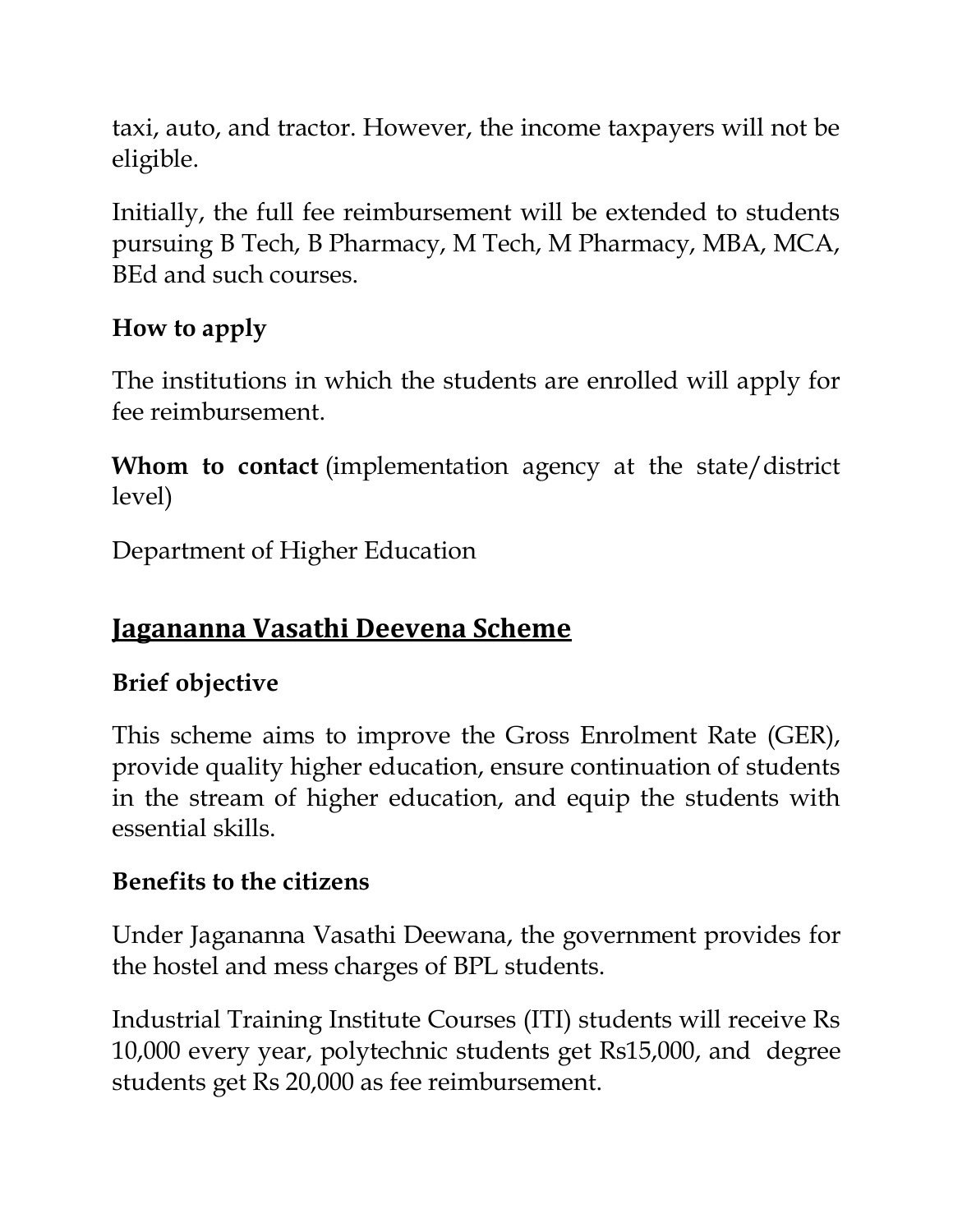Full fee reimbursement is provided for SC/ST students irrespective of courses.

# **Eligibility**

The students pursuing the following courses are eligible-

Polytechnic; ITI; Degree; PG/Ph.D

The students must be enrolled in the following institution

Government or Government Aided

Private Colleges affiliated to State Universities/ Boards.

The family's annual income should be less than Rs 2.5 Lakh per anum.

Beneficiaries should only have the wetland below 10 acres/ agricultural land below 25 acres/ or wetland and agricultural land under 25 acres.

The beneficiaries should not own any four-wheelers (Car, Taxi, Auto, etc).

Government employees are not eligible for the scheme. All sanitary workers irrespective of their salary/ recruitment, are eligible.

If anyone in the family is availing pension then he or she is not eligible for the scheme.

## **How to apply**

Link to Online application : Jagananna Vasathi Deevena Scheme